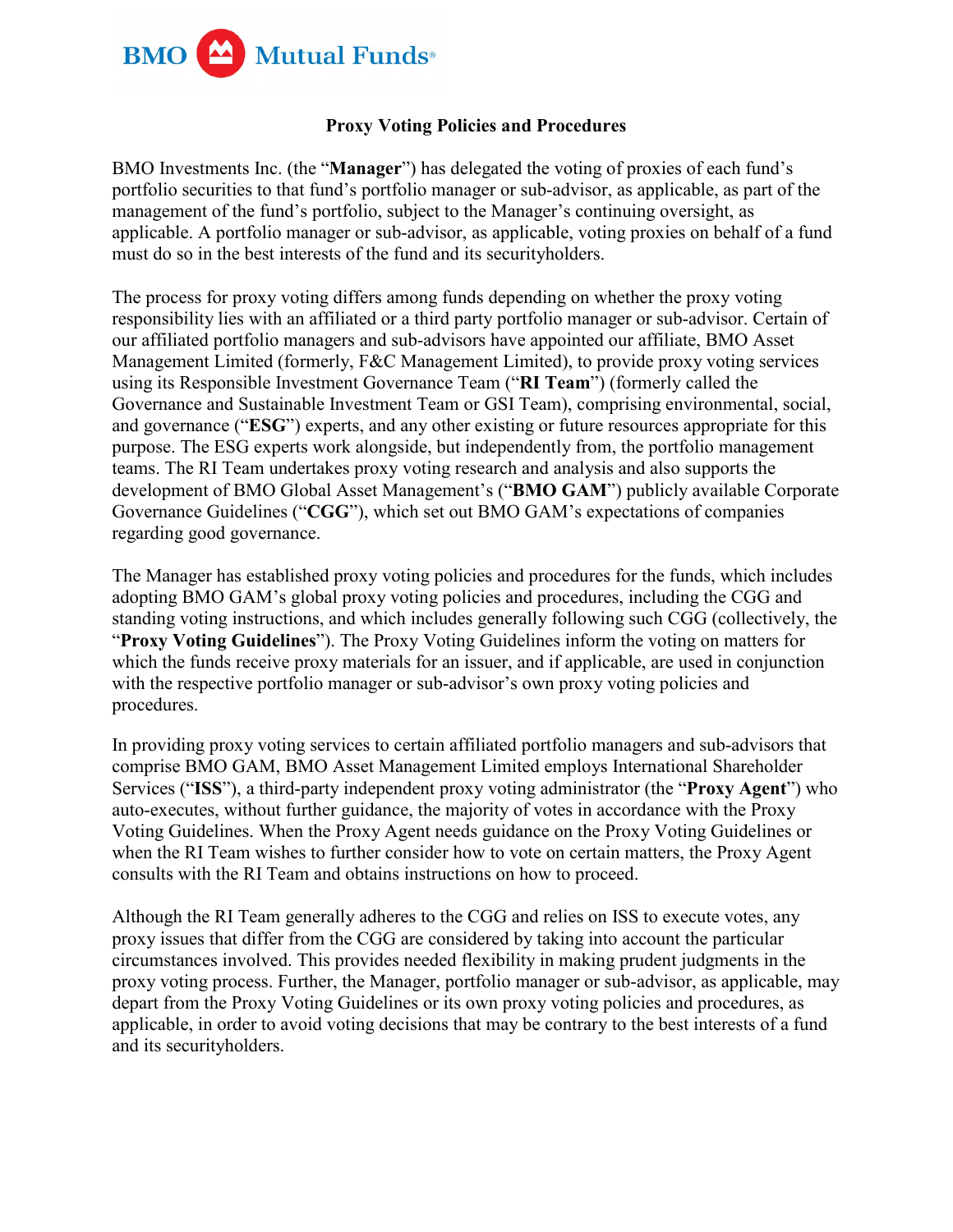

Due to the variety of proxy voting issues that may arise, the following summary of the Proxy Voting Guidelines is not exhaustive and is intended to provide guidance but does not necessarily dictate how each issue must be voted in each instance.

The Proxy Voting Guidelines include:

- (a) a standing policy for dealing with routine matters on which a fund may vote, such as election of directors, appointment of auditors and an issuance of shares;
- (b) the circumstances under which a fund will deviate from the standing policy for routine matters. For example, the Proxy Voting Guidelines provide that funds will typically support management's recommendation regarding appointing auditors, but may vote against such recommendation where auditor independence is in question;
- (c) the policies under which, and the procedures by which, a fund will determine how to vote on non-routine matters such as mergers and acquisitions, spin-offs and other corporate restructurings, shareholder rights (other than the issuance of shares), corporate governance, compensation, and social and environmental responsibility. For example, with respect to mergers and acquisitions, spin-offs and other corporate restructurings, the Proxy Voting Guidelines provide that the funds will typically support incumbent management provided that the financial terms, synergistic benefits and management quality are sound; and
- (d) procedures to ensure that a fund's portfolio securities are voted in accordance with the fund's instructions. This includes the requirement of each portfolio manager or subadvisor, as applicable, to certify to the Manager or portfolio manager, as applicable, that it has voted all securities held by the funds it manages in accordance with the Proxy Voting Guidelines and/or its own proxy voting policy, as applicable.

BMO GAM has a policy in place to identify and deal with potential conflicts of interest in proxy voting such as the following proxy voting situations:

- (a) voting proxies at a company meeting where the company is a client of, or has another type of business relationship with BMO Financial Group;
- (b) voting proxies at a Bank of Montreal shareholder meeting (including meetings of funds managed by the Manager or its affiliates) or a company meeting relating to a corporate action such as a merger or acquisition involving the company (or any of its affiliates) or a member of BMO Financial Group;
- (c) voting proxies at a meeting involving a BMO GAM officer, director or employee;
- (d) voting proxies on a matter with a potential voting outcome that favours one fund over another; and